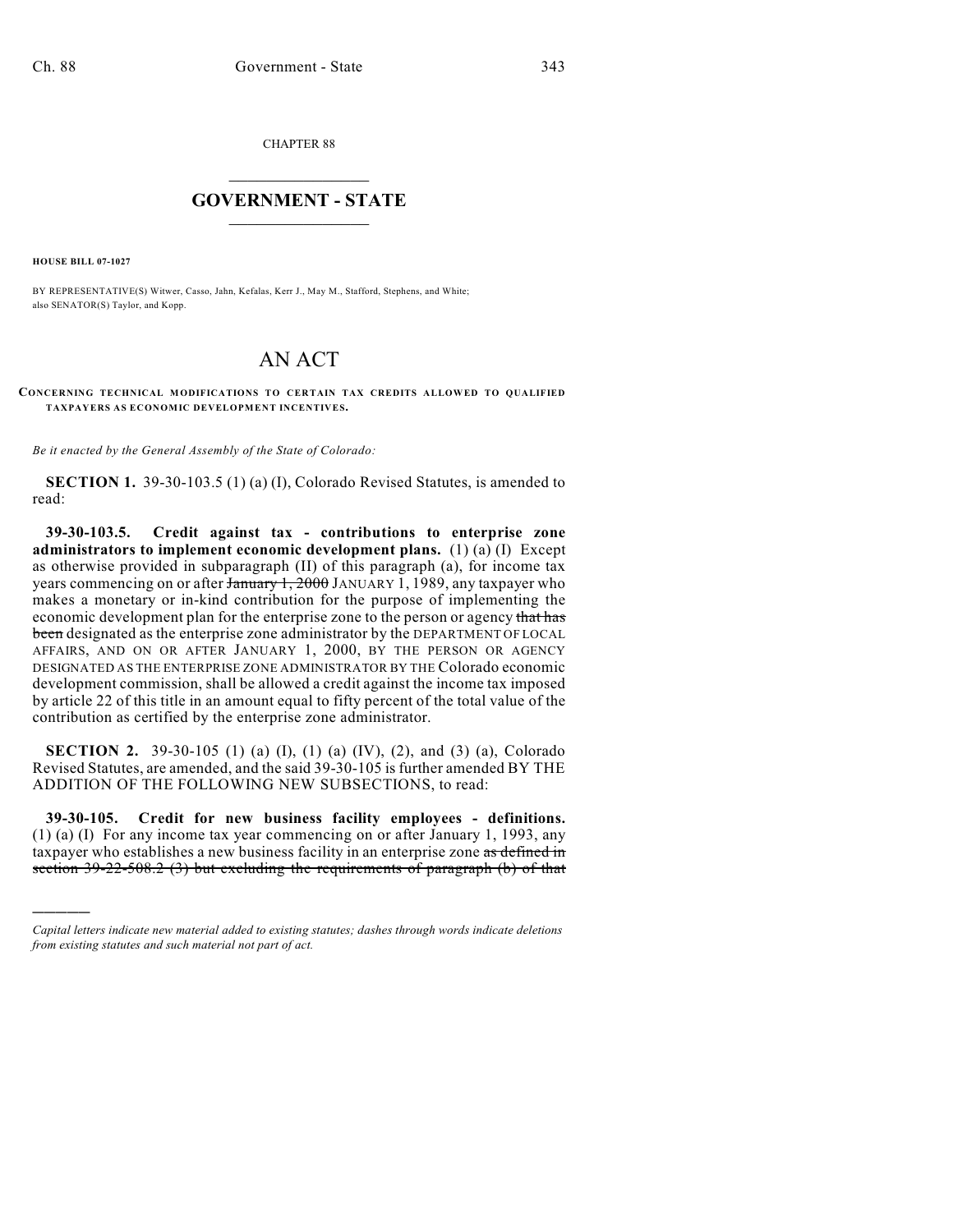subsection, shall be allowed a credit against the income tax imposed by article 22 of this title in an amount equal to five hundred dollars per income tax year for each new business facility employee, as determined under PURSUANT TO SUBSECTION (6) OF THIS section,  $39-22-508.2$  but without regard to section  $39-22-508.2$  (3) (b) and without regard to whether the tax credit allowed by section 39-22-508.3 is claimed, who is working within the zone, prorated according to the number of months the new business facility employee was employed by the taxpayer during the income tax year. A new business facility AN employee whose primary duties consist of operating a commercial motor vehicle with a commercial driver's license shall be deemed to be working one hundred percent within the zone if the employee spends no more than five percent of his or her total time at any facility of the employer other than the facility within the zone.

(IV) A new business facility qualifying for credit shall be allowed the credit for each subsequent tax year for each additional new business facility employee in excess of the maximum number employed in any prior tax year. Any credit shall be allowed for a maximum of twelve consecutive months for each new business facility employee employed by the taxpayer. Any special tax credit for new business facility employees allowed pursuant to this subsection (1) shall be in lieu of any credit that the taxpayer might otherwise obtain pursuant to section 39-22-508.3 for the same income tax year.

(2) For such new business facilities in enterprise zones or enhanced rural enterprise zones, the number of new business facility employees engaged or maintained in employment at the new business facility for each taxable year for which the credit is claimed must equal or exceed one person. section 39-22-508.3 (1) notwithstanding.

(3) (a) Any taxpayer who operates a business within an enterprise zone that adds value through manufacturing or processing to agricultural commodities shall be allowed in lieu of the credit under section 39-22-508.3 but in addition to the credit allowed under subsection  $(1)$  of this section, while located in such THE enterprise zone, a credit against the income tax imposed by article 22 of this title in an amount equal to five hundred dollars for each additional new business facility employee in excess of the maximum number employed in any prior tax year.

(6) (a) THE NUMBER OF NEW BUSINESS FACILITY EMPLOYEES DURING ANY TAXABLE YEAR SHALL BE DETERMINED BY DIVIDING BY TWELVE THE SUM OF THE NUMBER OF NEW BUSINESS FACILITY EMPLOYEES ON THE LAST BUSINESS DAY OF EACH MONTH OF SUCH TAXABLE YEAR. IF THE NEW BUSINESS FACILITY IS IN OPERATION FOR LESS THAN THE ENTIRE TAXABLE YEAR, THE NUMBER OF NEW BUSINESS FACILITY EMPLOYEES SHALL BE DETERMINED BY DIVIDING THE SUM OF THE NUMBER OF NEW BUSINESS FACILITY EMPLOYEES ON THE LAST BUSINESS DAY OF EACH FULL CALENDAR MONTH DURING THE PORTION OF THE TAXABLE YEAR DURING WHICH THE NEW BUSINESS FACILITY WAS IN OPERATION BY THE NUMBER OF FULL CALENDAR MONTHS DURING THE PERIOD.

(b) NOTWITHSTANDING THE PROVISIONS OF PARAGRAPH (a) OF THIS SUBSECTION (6), FOR THE PURPOSE OF DETERMINING THE CREDIT ALLOWED BY THIS SECTION IN THE CASE OF A FACILITY THAT QUALIFIES AS A NEW BUSINESS FACILITY BUT IS A REPLACEMENT BUSINESS FACILITY, THE NUMBER OF NEW BUSINESS FACILITY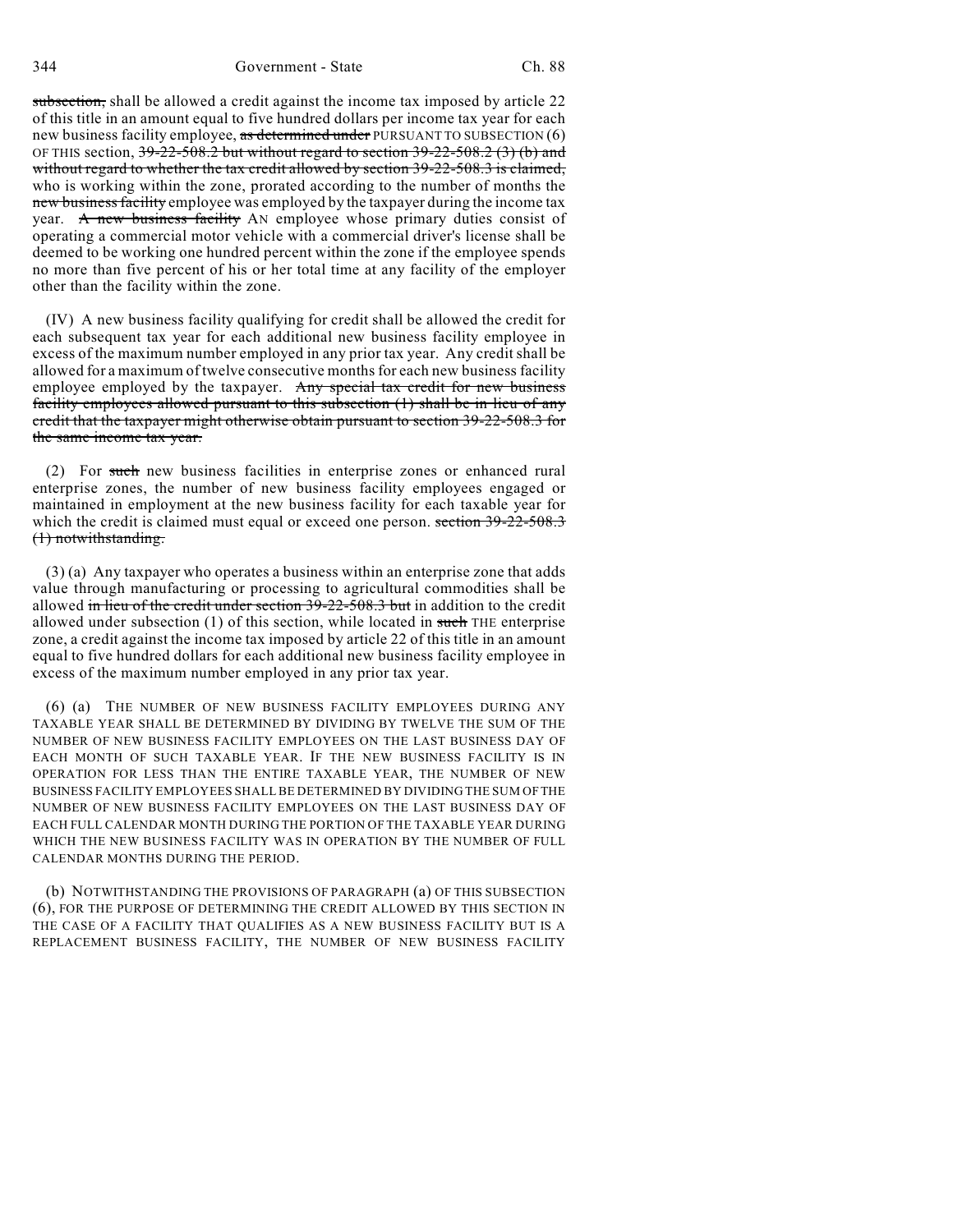## Ch. 88 Government - State 345

EMPLOYEES EMPLOYED IN THE OPERATION OF THE FACILITY SHALL BE REDUCED BY THE AVERAGE NUMBER, DETERMINED PURSUANT TO PARAGRAPH (a) OF THIS SUBSECTION (6), OF INDIVIDUALS EMPLOYED IN THE OPERATION OF THE FACILITY THAT THE NEW BUSINESS FACILITY REPLACES DURING THE THREE TAXABLE YEARS PRECEDING THE TAXABLE YEAR IN WHICH COMMENCEMENT OF COMMERCIAL OPERATIONS OCCURS AT THE NEW BUSINESS FACILITY.

(7) AS USED IN THIS SECTION, UNLESS THE CONTEXT OTHERWISE REQUIRES:

(a) "BUILDING" MEANS ONLY STRUCTURES WITHIN WHICH INDIVIDUALS ARE CUSTOMARILY EMPLOYED OR THAT ARE CUSTOMARILY USED TO HOUSE MACHINERY, EQUIPMENT, OR OTHER PROPERTY.

(b) "COMMENCEMENT OF COMMERCIAL OPERATIONS" MEANS THE FIRST TAXABLE YEAR THAT THE NEW BUSINESS FACILITY IS FIRST AVAILABLE FOR USE BY THE TAXPAYER, OR FIRST CAPABLE OF BEING USED BY THE TAXPAYER, IN THE REVENUE-PRODUCING ENTERPRISE IN WHICH THE TAXPAYER INTENDS TO USE THE NEW BUSINESS FACILITY.

(c) (I) "FACILITY" MEANS ANY FACTORY, MILL, PLANT, REFINERY, WAREHOUSE, FEEDLOT, BUILDING, OR COMPLEX OF BUILDINGS LOCATED WITHIN THE STATE, INCLUDING THE LAND ON WHICH THE FACILITY IS LOCATED AND ALL MACHINERY, EQUIPMENT, AND OTHER REAL AND TANGIBLE PERSONAL PROPERTY LOCATED AT OR WITHIN THE FACILITY AND USED IN CONNECTION WITH THE OPERATION OF THE FACILITY.

(II) (A) IF A FACILITY THAT DOES NOT CONSTITUTE A NEW BUSINESS FACILITY IS EXPANDED BY THE TAXPAYER, THE EXPANSION SHALL BE CONSIDERED A SEPARATE FACILITY ELIGIBLE FOR THE CREDIT ALLOWED BY THIS SECTION IF: THE TAXPAYER'S INVESTMENT IN THE EXPANSION EXCEEDS ONE MILLION DOLLARS OR THE INVESTMENT IS LESS THAN ONE MILLION DOLLARS BUT THE INVESTMENT IN THE EXPANSION EXCEEDS ONE HUNDRED PERCENT OF THE INVESTMENT IN THE ORIGINAL FACILITY PRIOR TO EXPANSION; AND THE EXPANSION OTHERWISE CONSTITUTES A NEW BUSINESS FACILITY.

(B) THE TAXPAYER'S INVESTMENT IN THE EXPANSION AND IN THE ORIGINAL FACILITY PRIOR TO EXPANSION SHALL BE DETERMINED IN THE MANNER PROVIDED IN PARAGRAPH (g) OF THIS SUBSECTION (7).

(III) IF A FACILITY THAT DOES NOT CONSTITUTE A NEW BUSINESS FACILITY IS EXPANDED BY THE TAXPAYER, THE EXPANSION SHALL BE CONSIDERED A SEPARATE FACILITY FOR PURPOSES OF THE CREDIT ALLOWED BY THIS SECTION IF:

(A) THE EXPANSION RESULTS IN THE EMPLOYMENT OF TEN OR MORE NEW BUSINESS FACILITY EMPLOYEES OR, FOR INCOME TAX YEARS COMMENCING ON OR AFTER JANUARY 1, 1996, A TEN PERCENT INCREASE IN THE NUMBER OF NEW BUSINESS FACILITY EMPLOYEES RESULTING IN THE EMPLOYMENT OF AT LEAST ONE FULL-TIME NEW BUSINESS FACILITY EMPLOYEE, WHICHEVER IS LESS, DURING THE TAXABLE YEAR OVER AND ABOVE THE AVERAGE NUMBER OF EMPLOYEES EMPLOYED IN THE ENTERPRISE ZONE BY THE TAXPAYER DURING THE TWELVE MONTHS IMMEDIATELY PRIOR TO THE EXPANSION, DETERMINED PURSUANT TO SUBSECTION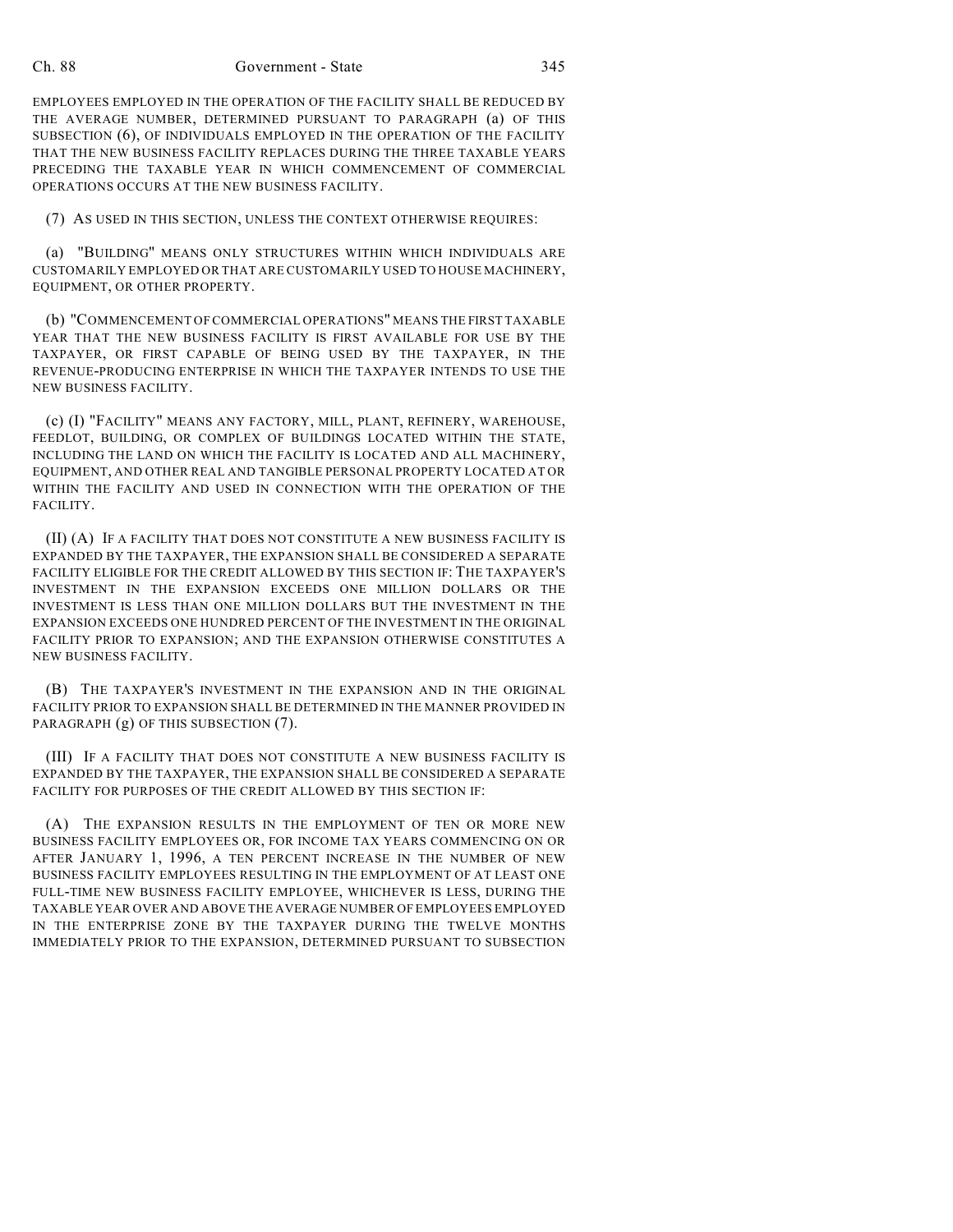(6) OF THIS SECTION; AND

(B) THE EXPANSION OTHERWISE CONSTITUTES A NEW BUSINESS FACILITY.

(d) "NET ANNUAL RENTAL RATE" MEANS THE ANNUAL RENTAL RATE PAID BY THE TAXPAYER ON REAL AND TANGIBLE PERSONAL PROPERTY, LESS ANY ANNUAL RENTAL RATE RECEIVED BY THE TAXPAYER FROM SUBRENTALS.

(e) "NEW BUSINESS FACILITY" MEANS A FACILITY THAT SATISFIES THE FOLLOWING REQUIREMENTS:

(I) THE FACILITY IS OPERATED BY THE TAXPAYER IN THE OPERATION OF A REVENUE-PRODUCING ENTERPRISE. A FACILITY SHALL NOT BE CONSIDERED A NEW BUSINESS FACILITY IN THE HANDS OF THE TAXPAYER IF THE TAXPAYER'S ONLY ACTIVITY WITH RESPECT TO THE FACILITY IS TO LEASE IT TO ANOTHER PERSON. IF THE TAXPAYER OPERATES ONLY A PORTION OF THE FACILITY IN THE OPERATION OF A REVENUE-PRODUCING ENTERPRISE AND LEASES ANOTHER PORTION OF THE FACILITY TO ANOTHER PERSON OR DOES NOT OTHERWISE USE THE OTHER PORTIONS IN THE OPERATION OF A REVENUE-PRODUCING ENTERPRISE, THE PORTION OPERATED BY THE TAXPAYER IN THE OPERATION OF A REVENUE-PRODUCING ENTERPRISE SHALL BE CONSIDERED A NEW BUSINESS FACILITY IF THE REQUIREMENTS OF SUBPARAGRAPHS (II) AND (III) OF THIS PARAGRAPH (e) ARE SATISFIED.

(II) IF THE FACILITY WAS ACQUIRED BY THE TAXPAYER FROM ANOTHER PERSON, THE FACILITY WAS NOT OPERATED IMMEDIATELY PRIOR TO THE TRANSFER OF TITLE TO THE FACILITY TO THE TAXPAYER OR IMMEDIATELY PRIOR TO THE COMMENCEMENT OF THE TERM OF THE LEASE OF THE FACILITY TO THE TAXPAYER BY ANY OTHER PERSON IN THE OPERATION OF A REVENUE-PRODUCING ENTERPRISE, AND THE TAXPAYER CONTINUES THE OPERATION OF THE SAME OR A SUBSTANTIALLY IDENTICAL REVENUE-PRODUCING ENTERPRISE AT THE FACILITY.

(III) THE FACILITY IS NOT A REPLACEMENT BUSINESS FACILITY.

(f) "NEW BUSINESS FACILITY EMPLOYEE" MEANS A PERSON EMPLOYED BY THE TAXPAYER IN THE OPERATION OF A NEW BUSINESS FACILITY DURING THE TAXABLE YEAR FOR WHICH THE CREDIT ALLOWED BY THIS SECTION IS CLAIMED. A PERSON SHALL BE DEEMED AN EMPLOYEE IF THE PERSON PERFORMS DUTIES IN CONNECTION WITH THE OPERATION OF THE NEW BUSINESS FACILITY ON:

(I) A REGULAR, FULL-TIME BASIS;

(II) A PART-TIME BASIS IF THE PERSON IS CUSTOMARILY PERFORMING HIS OR HER DUTIES AT LEAST TWENTY HOURS PER WEEK THROUGHOUT THE TAXABLE YEAR; OR

(III) A SEASONAL BASIS IF THE PERSON PERFORMS HIS OR HER DUTIES FOR SUBSTANTIALLY ALL OF THE SEASON CUSTOMARY FOR THE POSITION IN WHICH THE PERSON IS EMPLOYED.

(g) "NEW BUSINESS FACILITY INVESTMENT" MEANS THE VALUE OF THE REAL AND TANGIBLE PERSONAL PROPERTY, EXCEPT INVENTORY OR PROPERTY HELD FOR SALE TO CUSTOMERS IN THE ORDINARY COURSE OF THE TAXPAYER'S BUSINESS, THAT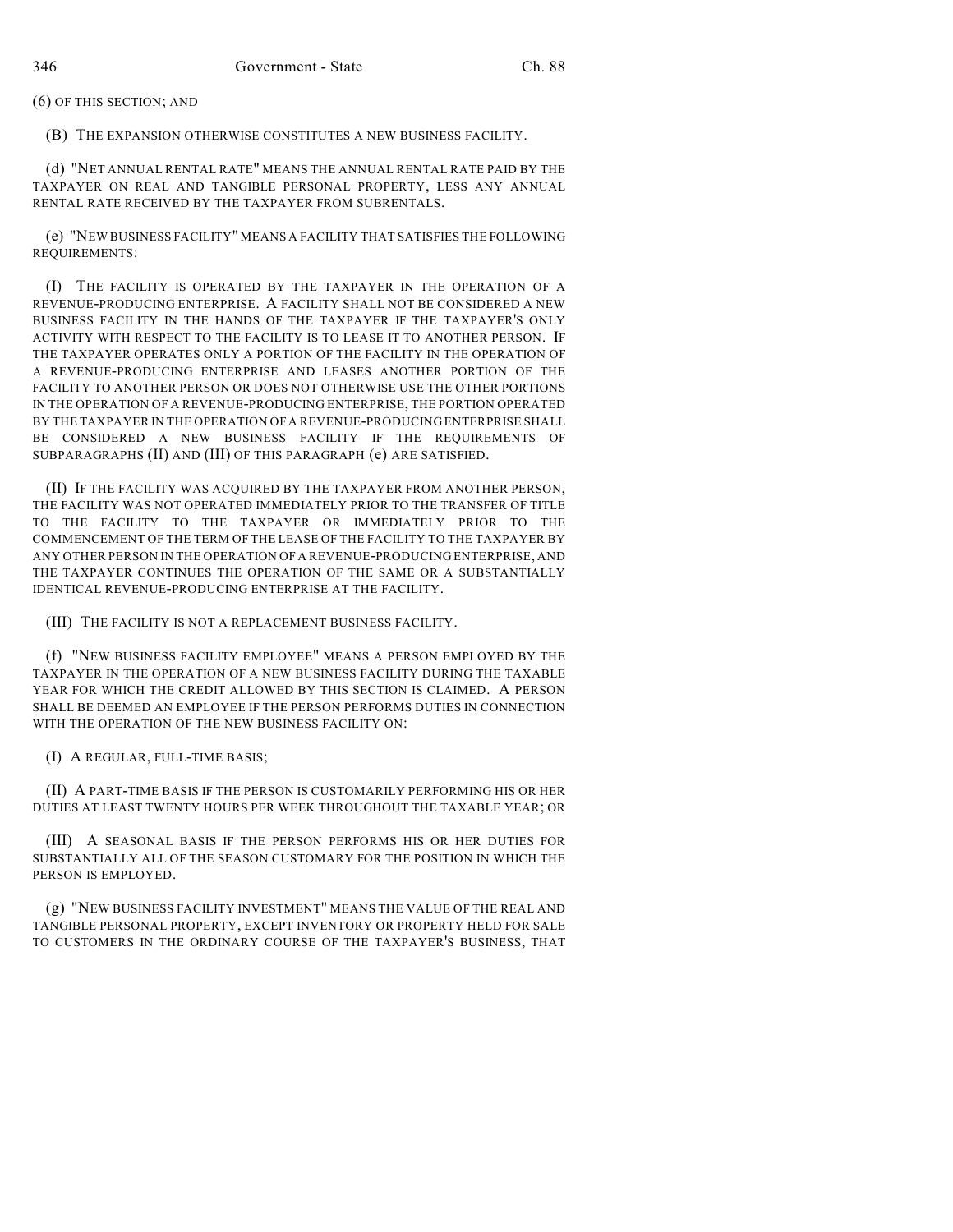CONSTITUTES THE NEW BUSINESS FACILITY OR THAT IS USED BY THE TAXPAYER IN THE OPERATION OF THE NEW BUSINESS FACILITY DURING THE TAXABLE YEAR FOR WHICH THE CREDIT ALLOWED BY THIS SECTION IS CLAIMED. THE VALUE OF THE PROPERTY DURING THE TAXABLE YEAR SHALL BE:

(I) THE ORIGINAL COST OF THE REAL AND TANGIBLE PERSONAL PROPERTY IF OWNED BY THE TAXPAYER; OR

(II) EIGHT TIMES THE NET ANNUAL RENTAL RATE OF THE REAL AND TANGIBLE PERSONAL PROPERTY IF LEASED BY THE TAXPAYER.

(h) (I) "RELATED TAXPAYER" MEANS:

(A) A CORPORATION, PARTNERSHIP, LIMITED LIABILITY COMPANY, TRUST, OR ASSOCIATION CONTROLLED BY THE TAXPAYER;

(B) AN INDIVIDUAL, CORPORATION, LIMITED LIABILITY COMPANY, PARTNERSHIP, TRUST, OR ASSOCIATION UNDER THE CONTROL OF THE TAXPAYER; OR

(C) A CORPORATION, LIMITED LIABILITY COMPANY, PARTNERSHIP, TRUST, OR ASSOCIATION CONTROLLED BY AN INDIVIDUAL, CORPORATION, LIMITED LIABILITY COMPANY, PARTNERSHIP, TRUST, OR ASSOCIATION UNDER THE CONTROL OF THE TAXPAYER.

(II) FOR THE PURPOSES OF THIS PARAGRAPH (h), UNLESS THE CONTEXT OTHERWISE REQUIRES:

(A) "CONTROL OF A CORPORATION" MEANS OWNERSHIP, DIRECTLY OR INDIRECTLY, OF STOCK POSSESSING AT LEAST EIGHTY PERCENT OF THE TOTAL COMBINED VOTING POWER OF ALL CLASSES OF STOCK ENTITLED TO VOTE AND AT LEAST EIGHTY PERCENT OF ALL OTHER CLASSES OF STOCK OF THE CORPORATION.

(B) "CONTROL OF A PARTNERSHIP, LIMITED LIABILITY COMPANY, OR ASSOCIATION" MEANS OWNERSHIP OF AT LEAST EIGHTY PERCENT OF THE CAPITAL OR PROFITS INTEREST IN THE PARTNERSHIP, LIMITED LIABILITY COMPANY, OR ASSOCIATION.

(C) "CONTROL OF A TRUST" MEANS OWNERSHIP, DIRECTLY OR INDIRECTLY, OF AT LEAST EIGHTY PERCENT OF THE BENEFICIAL INTEREST IN THE PRINCIPAL OR INCOME OF THE TRUST.

(i) (I) "REPLACEMENT BUSINESS FACILITY" MEANS A FACILITY, OTHERWISE DESCRIBED IN PARAGRAPH (e) OF THIS SUBSECTION (7) AND REFERRED TO IN THIS PARAGRAPH (i) AS A "NEW FACILITY", WHICH REPLACES ANOTHER FACILITY, REFERRED TO IN THIS PARAGRAPH (i) AS AN "OLD FACILITY", LOCATED WITHIN THE STATE THAT THE TAXPAYER OR A RELATED TAXPAYER PREVIOUSLY OPERATED BUT DISCONTINUED OPERATING ON OR BEFORE THE CLOSE OF THE FIRST TAXABLE YEAR IN WHICH THE CREDIT ALLOWED BY THIS SECTION IS CLAIMED. A NEW FACILITY SHALL BE DEEMED TO REPLACE AN OLD FACILITY IF THE FOLLOWING CONDITIONS ARE MET: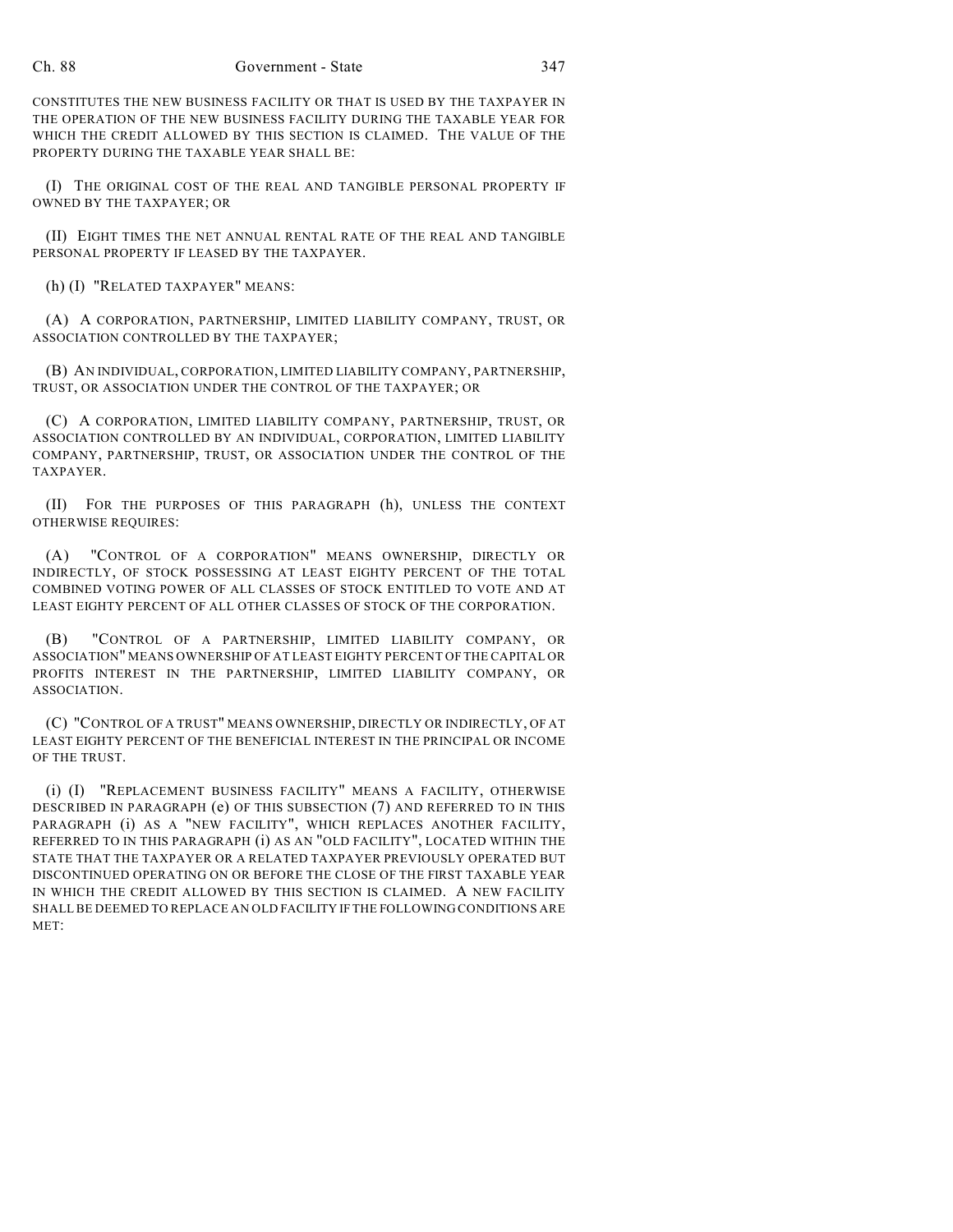(A) THE OLD FACILITY WAS OPERATED BY THE TAXPAYER OR A RELATED TAXPAYER FOR MORE THAN THREE FULL TAXABLE YEARS OUT OF THE FIVE TAXABLE YEARS NEXT PRECEDING THE TAXABLE YEAR IN WHICH COMMENCEMENT OF COMMERCIAL OPERATIONS OCCURS AT THE NEW FACILITY; AND

(B) THE OLD FACILITY WAS OPERATED BY THE TAXPAYER OR A RELATED TAXPAYER IN THE OPERATION OF A REVENUE-PRODUCING ENTERPRISE AND THE TAXPAYER CONTINUES THE OPERATION OF THE SAME OR A SUBSTANTIALLY IDENTICAL REVENUE-PRODUCING ENTERPRISE AT THE NEW FACILITY.

(II) NOTWITHSTANDING THE PROVISIONS OF SUBPARAGRAPH (I) OF THIS PARAGRAPH (i), A FACILITY SHALL NOT BE CONSIDERED A REPLACEMENT BUSINESS FACILITY IF THE TAXPAYER'S INVESTMENT IN THE NEW FACILITY EXCEEDS THREE MILLION DOLLARS OR THE INVESTMENT IS LESS THAN THREE MILLION DOLLARS BUT THE INVESTMENT IN THE NEW FACILITY EXCEEDS THREE HUNDRED PERCENT OF THE INVESTMENT IN THE OLD FACILITY BY THE TAXPAYER OR RELATED TAXPAYER. THE INVESTMENT IN THE NEW FACILITY AND IN THE OLD FACILITY SHALL BE DETERMINED IN THE MANNER PROVIDED IN PARAGRAPH (g) OF THIS SUBSECTION (7).

(j) "REVENUE-PRODUCING ENTERPRISE" MEANS AN ENTERPRISE THAT ENGAGES IN THE FOLLOWING:

(I) THE PRODUCTION, ASSEMBLY, FABRICATION, MANUFACTURING, OR PROCESSING OF ANY AGRICULTURAL, MINERAL, OR MANUFACTURED PRODUCT;

(II) THE STORAGE, WAREHOUSING, DISTRIBUTION, OR SALE OF ANY PRODUCTS OF AGRICULTURE, MINING, OR MANUFACTURING;

(III) THE FEEDING OF LIVESTOCK AT A FEEDLOT;

(IV) THE OPERATION OF LABORATORIES OR OTHER FACILITIES FOR SCIENTIFIC, AGRICULTURAL, ANIMAL HUSBANDRY, OR INDUSTRIAL RESEARCH, DEVELOPMENT, OR TESTING;

(V) THE PERFORMANCE OF SERVICES OF ANY TYPE;

(VI) THE ADMINISTRATIVE MANAGEMENT OF ANY OF THE ACTIVITIES LISTED IN SUBPARAGRAPHS (I) TO (V) OF THIS PARAGRAPH (j); OR

(VII) ANY COMBINATION OF ANY OF THE ACTIVITIES REFERRED TO IN SUBPARAGRAPHS (I) TO (VI) OF THIS PARAGRAPH (j).

(k) "SAME OR A SUBSTANTIALLY IDENTICAL REVENUE-PRODUCING ENTERPRISE" MEANS A REVENUE-PRODUCING ENTERPRISE IN WHICH THE PRODUCTS PRODUCED OR SOLD, SERVICES PERFORMED, OR ACTIVITIES CONDUCTED ARE THE SAME IN CHARACTER AND USE AND ARE PRODUCED, SOLD, PERFORMED, OR CONDUCTED IN THE SAME MANNER AND TO OR FOR THE SAME TYPES OF CUSTOMERS AS THE PRODUCTS, SERVICES, OR ACTIVITIES PRODUCED, SOLD, PERFORMED, OR CONDUCTED IN ANOTHER REVENUE-PRODUCING ENTERPRISE.

**SECTION 3.** 22-32-110 (1) (ff) (I) and (1) (gg) (I), Colorado Revised Statutes,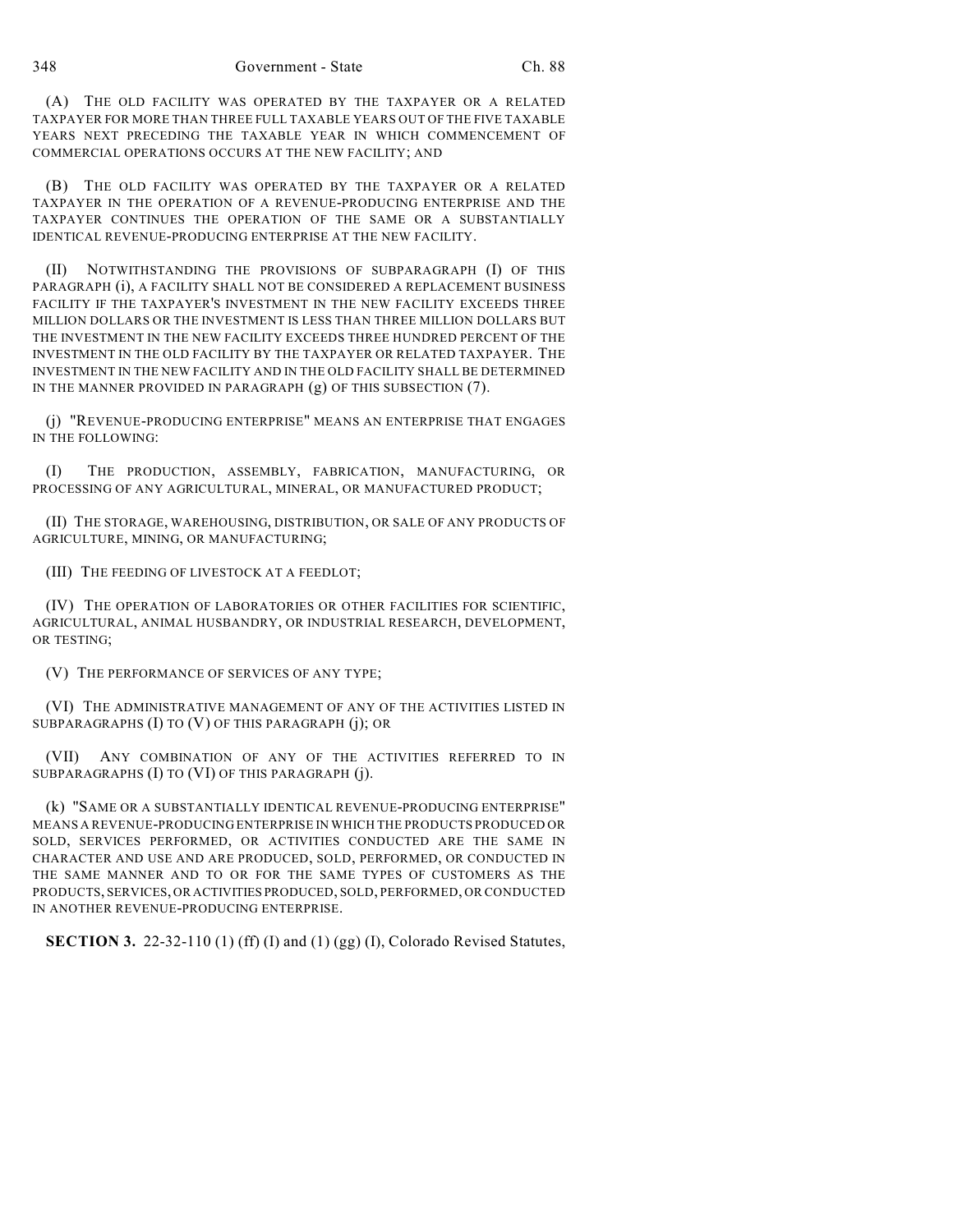are amended to read:

**22-32-110. Board of education - specific powers.** (1) In addition to any other power granted to a board of education of a school district by law, each board of education of a school district shall have the following specific powers, to be exercised in its judgment:

(ff) (I) To negotiate for an incentive payment or credit with any taxpayer who establishes a new business facility, as defined in section 39-22-508.2 (3), C.R.S., but excluding the requirements of paragraph (b) of said subsection (3) SECTION  $39-30-105(7)$  (e), C.R.S., in such THE school district; however, no negotiations may be entered into with any taxpayer establishing a new business facility unless such THE school district has been notified, pursuant to sections 30-11-123 (5) and  $31-15-903$  (4), C.R.S., by any county and by any municipality in which such THE new business facility would be located of agreements negotiated by such THE local governments with such THE taxpayer. In no instance shall any such negotiation result in an annual incentive payment or credit that exceeds fifty percent of the amount of the taxes levied by the school district upon the taxable personal property located at or within such THE new business facility and used in connection with the operation of such THE new business facility for the current property tax year. An agreement negotiated pursuant to this paragraph (ff) prior to July 1, 1994, shall be valid. Any school district that negotiates any agreement pursuant to the provisions of this paragraph (ff) shall inform any county and any municipality in which a new business facility would be located of such THE negotiations. The terms of any agreement made pursuant to the provisions of this paragraph (ff) shall not exceed four years; except that the term of any agreement made or amended on or after June 3, 2002, may extend to as many as ten years, including the term of any original agreement being renewed, if the county, and if applicable the municipality, in which a new business facility is established have negotiated agreements with the same taxpayer for the same period pursuant to sections 30-11-123 (1) (b) and 31-15-903  $(1)$  (b), C.R.S.

(gg) (I) To negotiate for an incentive payment or credit with any taxpayer who expands a facility, as defined in section  $39-22-508.2$  (2) (a) SECTION 39-30-105 (7) (c), C.R.S., the expansion of which constitutes a new business facility, as defined in section 39-22-508.2 (3), C.R.S., but excluding the requirements of paragraph (b) of said subsection  $(3)$  SECTION 39-30-105 (7) (e), C.R.S., and which THAT is located in such THE school district; however, no negotiations may be entered into with any taxpayer expanding a facility unless such THE school district has been notified, pursuant to sections 30-11-123 (5) and 31-15-903 (4), C.R.S., by any county and by any municipality in which such THE expanded business facility is located of agreements negotiated by such THE local governments with such THE taxpayer. In no instance shall any such negotiation result in such an annual incentive payment or credit that is greater than fifty percent of the amount of the taxes levied by the school district upon the taxable personal property directly attributable to such THE expansion, located at or within such THE expanded facility, and used in connection with the operation of such THE expanded facility for the current property tax year. An agreement negotiated pursuant to this paragraph (gg) prior to July 1, 1994, shall be valid. Any school district which negotiates any agreement pursuant to the provisions of this paragraph (gg) shall inform any county and any municipality in which an expanded business facility is located of such THE negotiations. The terms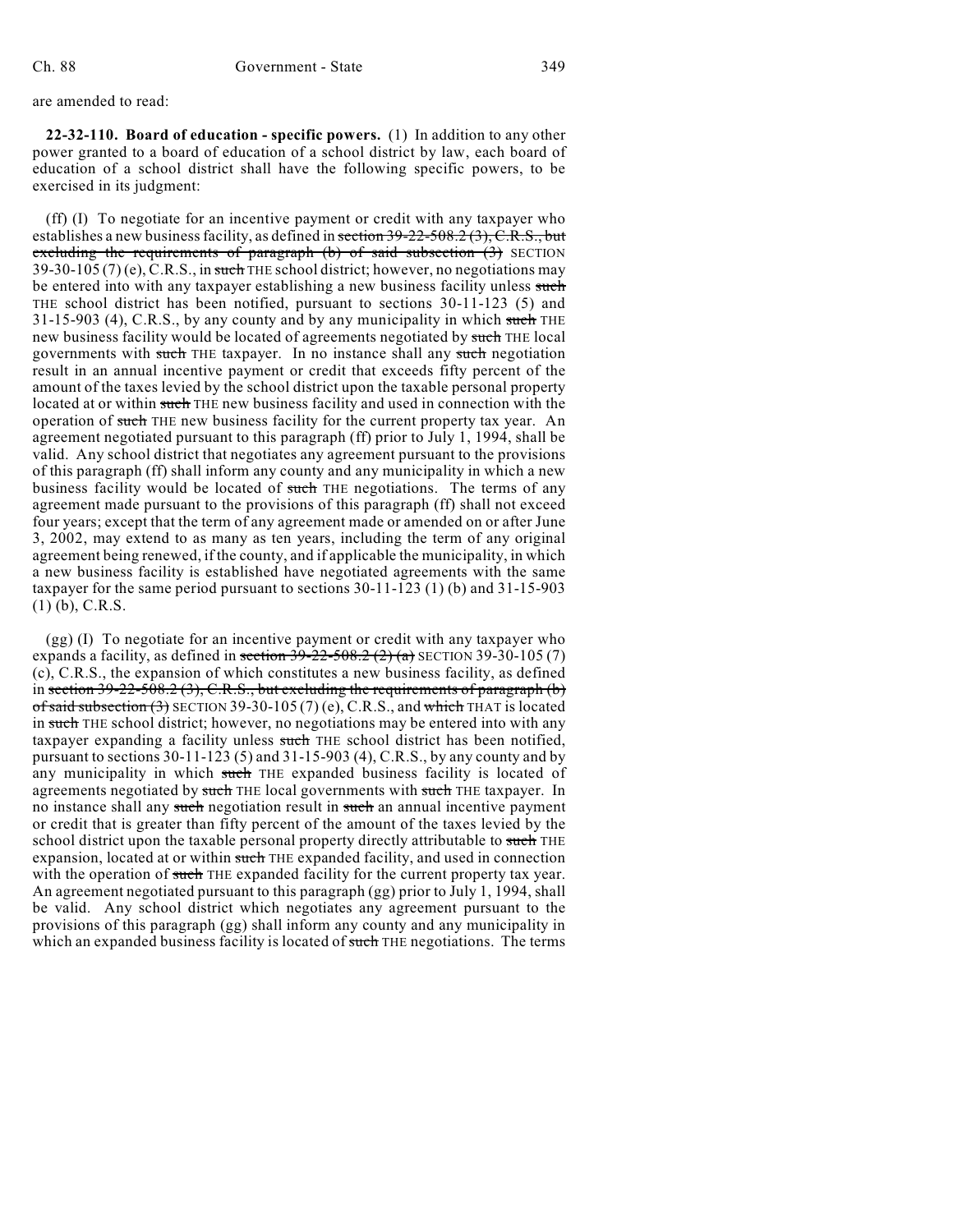of any agreement made pursuant to the provisions of this paragraph (gg) shall not exceed four years; except that the term of any agreement made or amended on or after June 3, 2002, may extend to as many as ten years, including the term of any original agreement being renewed, if the county, and if applicable the municipality, in which an expanded business facility is located have negotiated agreements with the same taxpayer for the same period pursuant to sections 30-11-123 (2) and 31-15-903 (2), C.R.S.

**SECTION 4.** 30-11-123 (1) (b) and (2), Colorado Revised Statutes, are amended to read:

**30-11-123. Legislative declaration - counties - new business facilities expansion of existing business facilities - incentives - limitations - authority to exceed revenue-raising limitations.** (1) (b) Notwithstanding any law to the contrary, any county may negotiate for an incentive payment or credit with any taxpayer who establishes a new business facility, as defined in section 39-22-508.2  $(3)$ , C.R.S., but excluding the requirements of paragraph (b) of said subsection  $(3)$ SECTION 39-30-105 (7) (e), C.R.S., in such THE county. In no instance shall any such negotiation result in such an annual incentive payment or credit that is greater than fifty percent of the amount of the taxes levied by the county upon the taxable personal property located at or within such THE new business facility and used in connection with the operation of such THE new business facility for the current property tax year. The term of any agreement made pursuant to the provisions of this section shall not exceed four years; except that the term of any agreement made or renewed on or after June 3, 2002, may extend to as many as ten years, including the term of any original agreement being renewed.

(2) Notwithstanding any law to the contrary, any county may negotiate for an incentive payment or credit with any taxpayer who expands a facility, as defined in section  $39-22-508.2$  (2) (a) SECTION 39-30-105 (7) (c), C.R.S., the expansion of which constitutes a new business facility, as defined in section  $39-22-508.2$  (3), C.R.S., but excluding the requirements of paragraph (b) of said subsection (3) SECTION 39-30-105 (7) (e), C.R.S., and which THAT is located in such THE county. In no instance shall any such negotiation result in such an annual incentive payment or credit that is greater than fifty percent of the amount of the taxes levied by the county upon the taxable personal property directly attributable to such THE expansion, located at or within such THE expanded facility, and used in connection with the operation of such THE expanded facility for the current property tax year. The term of any agreement made pursuant to the provisions of this section shall not exceed four years; except that the terms of any agreement made or renewed on or after June 3, 2002, may extend to as many as ten years, including the term of any original agreement being renewed.

**SECTION 5.** 31-15-903 (1) (b) and (2), Colorado Revised Statutes, are amended to read:

**31-15-903. Legislative declaration - municipalities - new business facilities - expansion of existing business facilities - incentives - limitations - authority to exceed revenue-raising limitation.** (1) (b) Notwithstanding any law to the contrary, any municipality may negotiate for an incentive payment or credit with any taxpayer who establishes a new business facility, as defined in section 39-22-508.2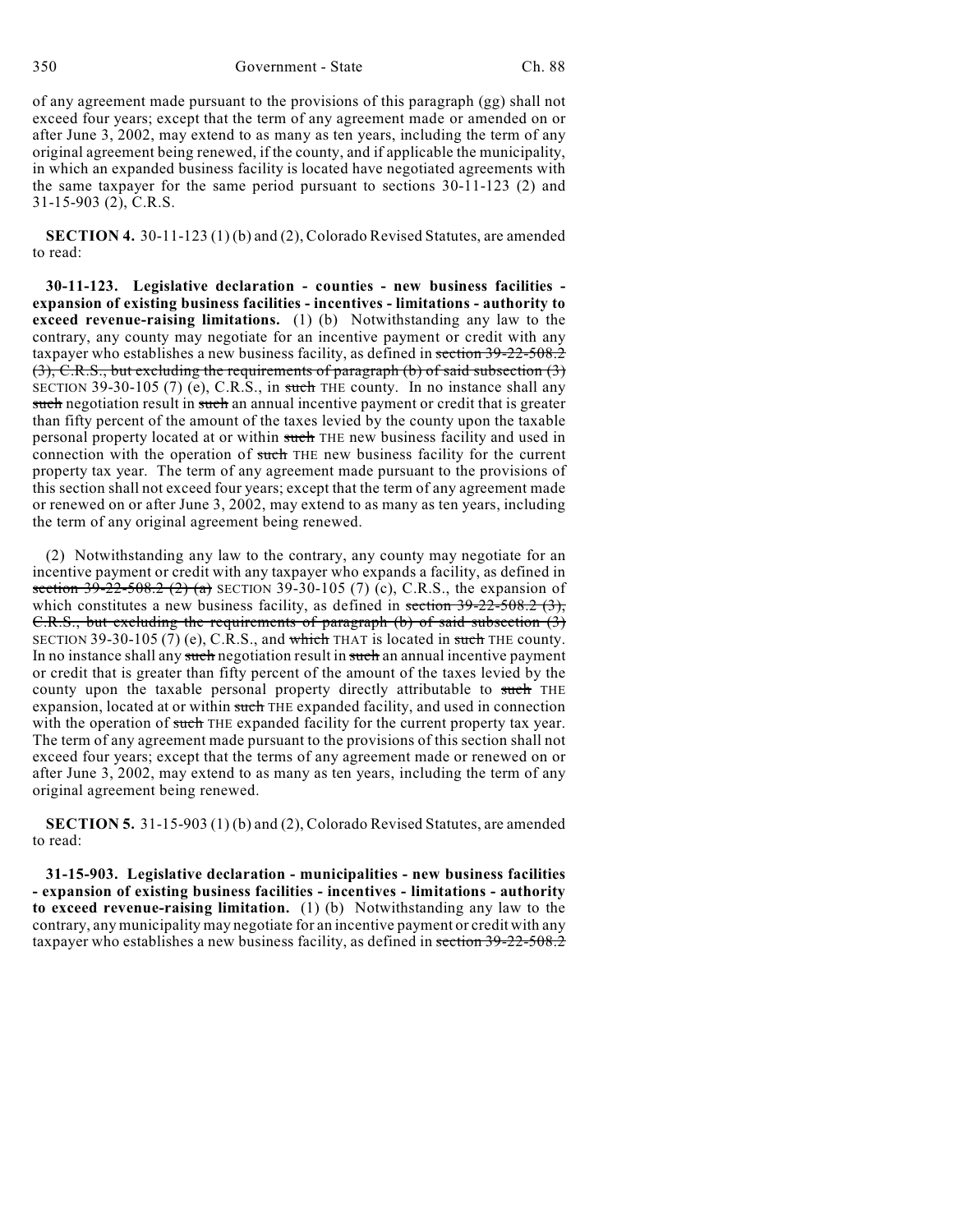(3), C.R.S., but excluding the requirements of paragraph (b) of said subsection (3) SECTION 39-30-105 (7) (e), C.R.S., in such THE municipality. In no instance shall any such negotiation result in an annual incentive payment or credit that is greater than fifty percent of the amount of taxes levied by the municipality upon the taxable personal property located at or within such THE new business facility and used in connection with the operation of such THE new business facility for the current property tax year. The term of any agreement made pursuant to the provisions of this section shall not exceed four years; except that the term of any agreement made or renewed on or after June 3, 2002, may extend to as many as ten years, including the term of any original agreement being renewed.

(2) Notwithstanding any law to the contrary, any municipality may negotiate for an incentive payment or credit with any taxpayer who expands a facility, as defined in section 39-22-508.2 (2) (a) SECTION 39-30-105 (7) (c), C.R.S., the expansion of which constitutes a new business facility, as defined in section  $39-22-508.2$  (3), C.R.S. but excluding the requirements of paragraph (b) of said subsection (3) SECTION 39-30-105 (7) (e), C.R.S., and which THAT is located in such THE municipality. In no instance shall any such negotiation result in such an annual incentive payment or credit that is greater than fifty percent of the amount of the taxes levied by the municipality upon the taxable personal property directly attributable to such THE expansion, located at or within such THE expanded facility, and used in connection with the operation of such THE expanded facility for the current property tax year. The term of any agreement made pursuant to the provisions of this section shall not exceed four years; except that the terms of any agreement made or renewed on or after June 3, 2002, may extend to as many as ten years, including the term of any original agreement being renewed.

**SECTION 6.** 32-1-1702 (1) and (2), Colorado Revised Statutes, are amended to read:

**32-1-1702. New business facilities - expansion of existing business facilities - incentives - limitations - authority to exceed revenue-raising limitation.** (1) Notwithstanding any law to the contrary, a special district may negotiate for an incentive payment or credit with a taxpayer who establishes a new business facility, as defined in section  $39-22-508.2$  (3), C.R.S., but excluding the requirements of paragraph (b) of such subsection  $(3)$  SECTION 39-30-105 (7) (e), C.R.S., in the special district. In no instance shall any negotiation result in an annual incentive payment or credit that is greater than fifty percent of the amount of taxes levied by the special district upon the taxable business personal property located at or within the new business facility and used in connection with the operation of the new business facility for the current property tax year. The term of any agreement made pursuant to the provisions of this section shall not exceed ten years, including the term of any original agreement being renewed.

(2) Notwithstanding any law to the contrary, a special district may negotiate for an incentive payment or credit with a taxpayer who expands a facility, as defined in section 39-22-508.2 (2) (a) SECTION 39-30-105 (7) (c), C.R.S., the expansion of which constitutes a new business facility, as defined in section  $39-22-508.2$  (3), C.R.S., but excluding the requirements of paragraph (b) of such subsection (3) SECTION 39-30-105 (7) (e), C.R.S., and which THAT is located in the special district. In no instance shall any negotiation result in an annual incentive payment or credit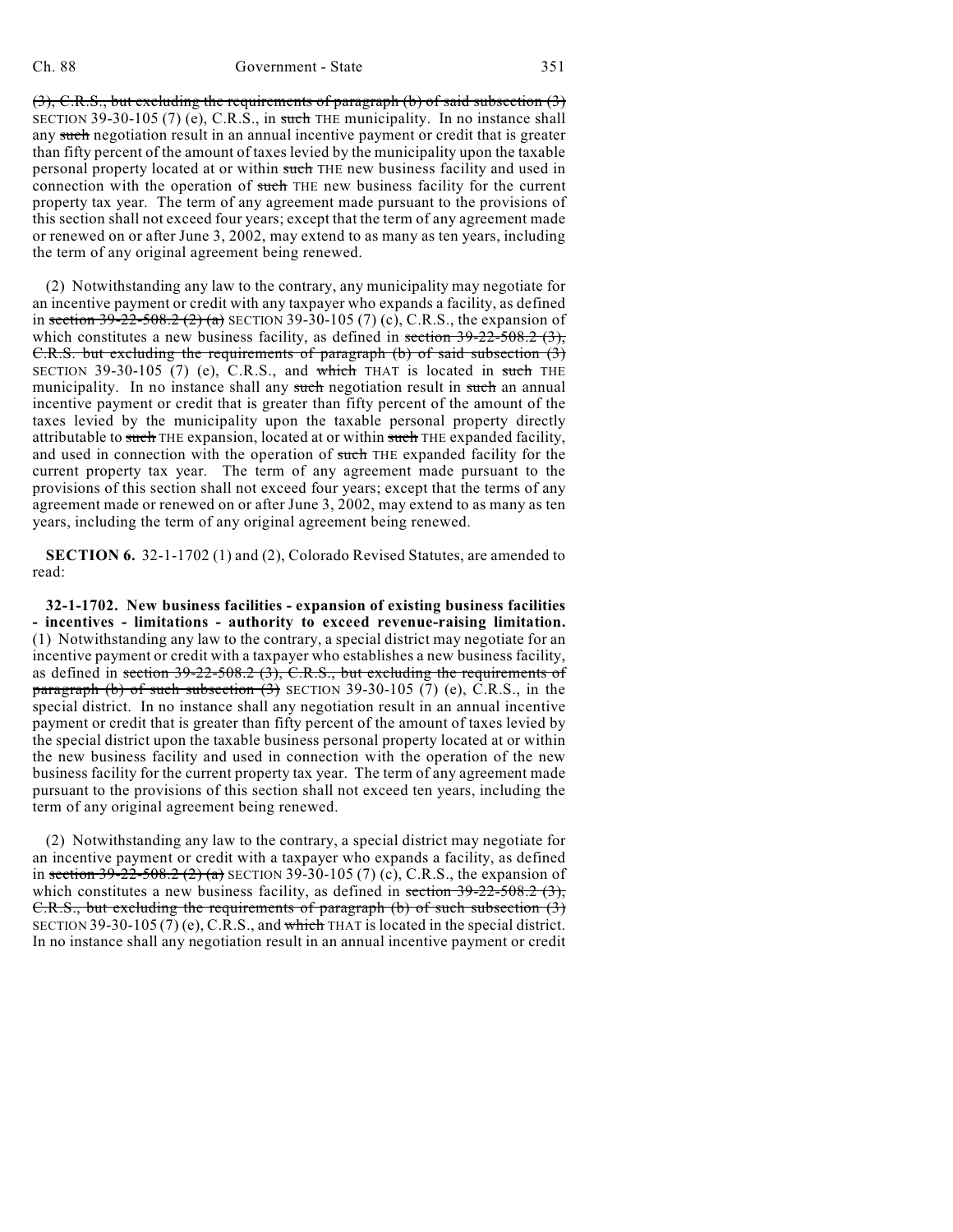352 Government - State Ch. 88

that is greater than fifty percent of the amount of the taxes levied by the special district upon the taxable business personal property directly attributable to the expansion located at or within the expanded facility and used in connection with the operation of the expanded facility for the current property tax year. The term of any agreement made pursuant to the provisions of this section shall not exceed ten years, including the term of any original agreement being renewed.

**SECTION 7.** 39-22-507.5 (3) (a) and (9) (a), Colorado Revised Statutes, are amended to read:

**39-22-507.5. Credits against tax - investment in certain property.** (3) The credit allowed by this section for any income tax year shall not exceed:

(a) The taxpayer's actual tax liability for the income tax year after reduction for the credit allowed by section 39-22-508.3 to the extent such liability does not exceed five thousand dollars; plus

(9) (a) For any income tax year beginning on or after January 1, 1979, if any taxpayer is required to redetermine the credit allowed by section 38 of the internal revenue code due to the provisions of section 47 of the internal revenue code, such taxpayer must redetermine the credit allowed by subsection (1) of this section for the same income tax year. If such THE redetermination results in a reduction of the credit allowed by this section for such THE income tax year or for any income tax year to which such THE credit was carried back or carried forward, such THE reduction shall constitute an increase in the tax imposed by this article for the income tax year during which the disposition or reclassification of the nature of the property occurs, and the amount of any unused investment tax credit carryback or carryover must be redetermined as appropriate. Such THE increase in tax shall not be included as tax liability for the purposes of subsection  $(3)$  of this section. or for determining the credits allowed by section 39-22-508.3.

**SECTION 8.** 39-22-507.6 (3), Colorado Revised Statutes, is amended to read:

**39-22-507.6. Credits against corporate tax - investment in certain property.** (3) The credit allowed by this section for any income tax year shall not exceed the taxpayer's actual tax liability for the income tax year after reduction for the credit allowed by section  $39-22-508.3$  to the extent that such THE liability does not exceed one thousand dollars.

**SECTION 9.** 39-30-104 (6), Colorado Revised Statutes, is amended to read:

**39-30-104. Credit against tax - investment in certain property.** (6) For credits claimed for income tax years commencing on or after January 1, 1997, no credit shall be allowed pursuant to this section if the investment resulted from the relocation of a business operation from within the state to an enterprise zone, regardless of whether the original location of the operation was within an enterprise zone, except to the extent such relocation meets the criteria for an expansion as described in section  $39-22-508.2$  (2) (b) and (2) (c) PURSUANT TO SECTION 39-30-105 (7) (c) (II) AND (7) (c) (III).

**SECTION 10.** The introductory portion to 39-30-107.5 (3) and 39-30-107.5 (3)